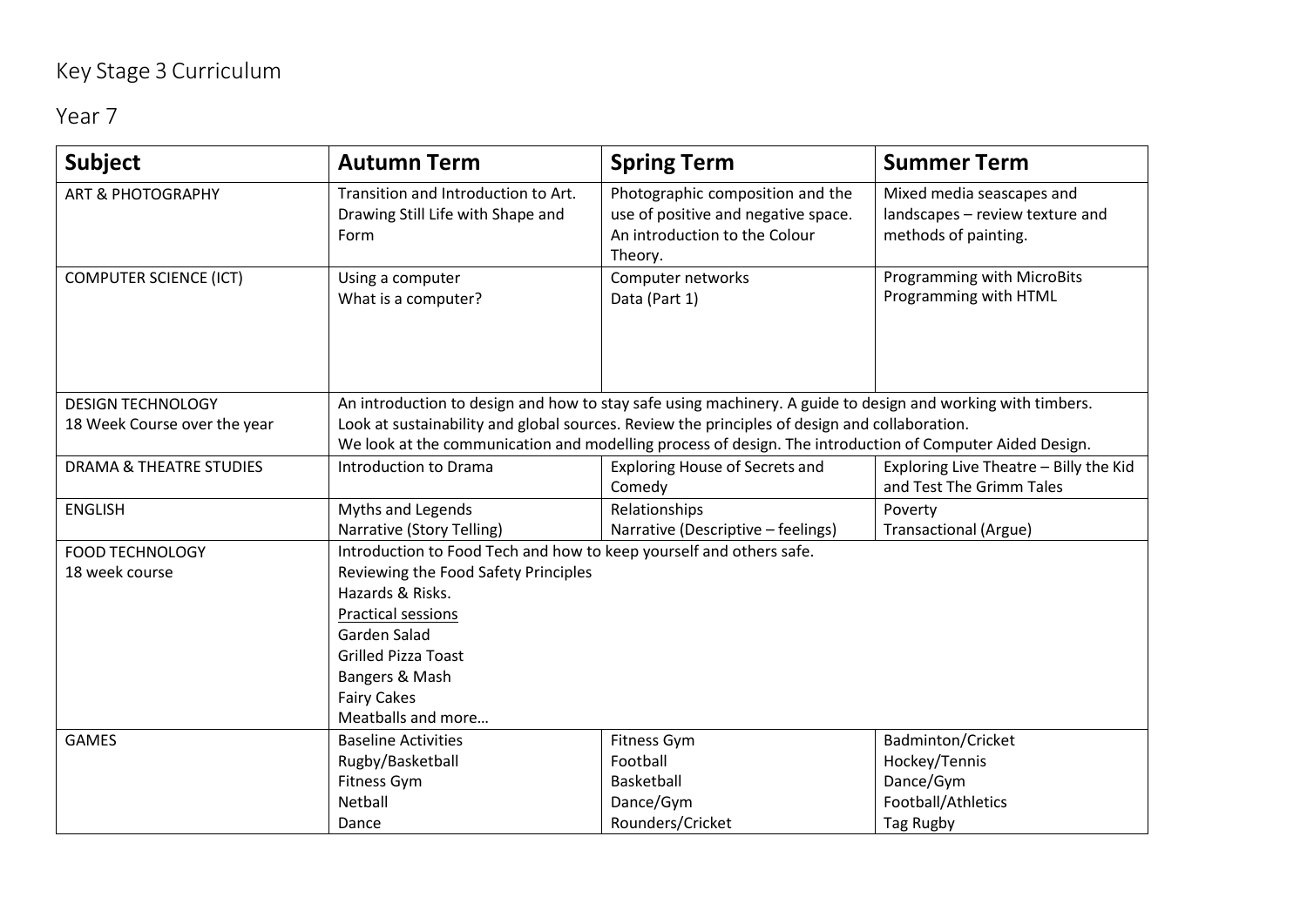| <b>GEOGRAPHY</b>          | What is Geography                           | Fragile World                      | <b>Extreme Environments</b>           |
|---------------------------|---------------------------------------------|------------------------------------|---------------------------------------|
|                           | <b>Beautiful Britain</b>                    | <b>Extreme Environments</b>        | <b>Geography News</b>                 |
|                           | Fragile World                               |                                    | Climate change                        |
|                           |                                             |                                    | Development and Natural Hazards       |
| <b>HISTORY</b>            | What is History                             | Middle Ages                        | War of the Roses                      |
|                           | England in 1066                             | <b>Thomas Becket</b>               | Princes in the Tower                  |
|                           | Claimants to the throne                     | King John                          | Renaissance                           |
|                           | Battle of Stamford Bridge/Hastings          | <b>First Parliament</b>            |                                       |
|                           | William's Power                             | Medieval Town                      |                                       |
|                           | Castles                                     | <b>Black Death</b>                 |                                       |
|                           | <b>Medieval Village</b>                     | Peasants Revolt                    |                                       |
|                           |                                             |                                    |                                       |
|                           | <b>Transition baseline &amp; Statistics</b> | <b>Fractions and Percentages</b>   | Measures and mensuration              |
| <b>MATHEMATICS</b>        | Types of numbers and powers                 | Properties of Shape                | <b>Statistics</b>                     |
|                           | <b>Expressions with Revision</b>            | Calculations options               | <b>Revision and EOY Assessments</b>   |
|                           | techniques                                  | <b>Equations and formulae</b>      |                                       |
|                           |                                             | Ratio and Proportion               |                                       |
| MFL-MODERN FOREIGN        | Introduction to MFL - Why                   | Culture                            | Home Topic                            |
| LANGUAGES GERMAN & FRENCH | languages                                   | Celebrity                          | Enjoying your time abroad             |
|                           | Metacognition - how to learn                |                                    |                                       |
|                           | languages                                   |                                    |                                       |
|                           | All about me                                |                                    |                                       |
|                           |                                             |                                    |                                       |
| <b>MUSIC</b>              | An Introduction to Music and                | Rhythm in Music to include Samba & | <b>Expression in Music</b>            |
|                           | reviewing knowledge of                      | Stomp.                             | <b>Structures in Music</b>            |
|                           | performance, composing,                     | Keyboard Skills, notation and      | Listening, composing, performing      |
|                           | sequencing and listening. Addition          | performance                        | and sequencing.                       |
|                           | introduction to Pitch in Music              |                                    |                                       |
| <b>RELIGIOUS STUDIES</b>  | Introduction to Transition/PSHE             | Introduction to RE                 | Origins of the universe               |
|                           | <b>Healthy Lifestyles</b>                   | <b>Buddhism</b>                    | <b>Buddhism and Christian beliefs</b> |
|                           | Changes                                     |                                    |                                       |
| <b>SCIENCE-Biology</b>    | <b>INTRODUCTION TO BIOLOGY</b>              | Gas exchange                       | Adolescence                           |
|                           | <b>Observing Cells</b>                      | Levels of organisation             | Reproductive systems                  |
|                           | Substances                                  | The Human Body                     | Fertilisation & implantation          |
|                           | Organisms                                   | <b>Breathing</b>                   | Development of a Foetus               |
|                           |                                             | Skeleton                           | The menstrual cycle                   |
|                           |                                             | Movement                           | Flowers and pollination               |
|                           |                                             |                                    | Germination/Seeds                     |